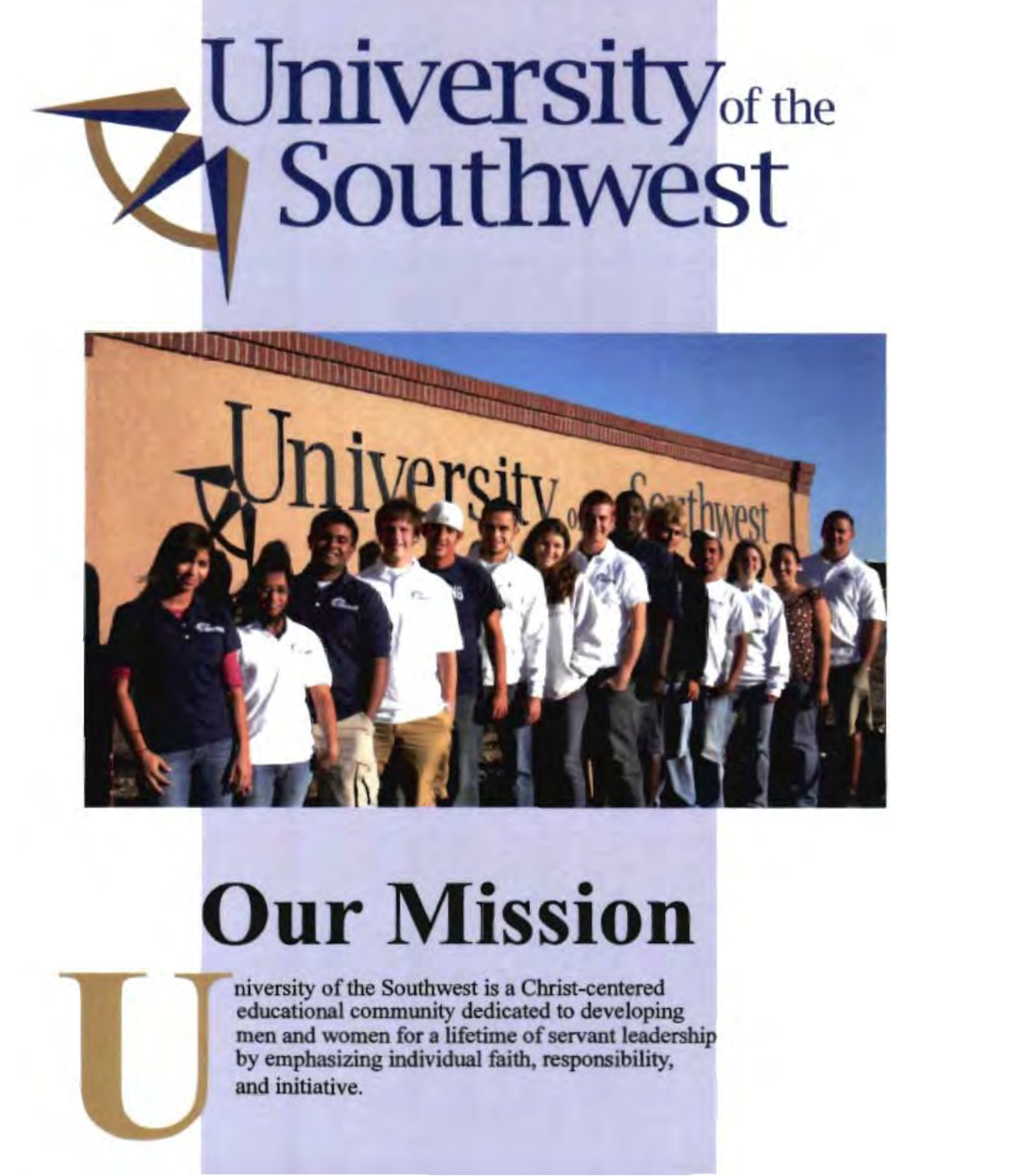### **THEUSW MlISSION**



#### **A Christ Centered Community**

The faculty, staff, and students of University of the Southwest are governed by policies and procedures grounded in Biblical principles that reflect Christ-centered values. Students are instructed and mentored by a faculty and staff who demonstrate these values in their personal and professional lives.

and comprehensive campus life program at University of the Southwest are of academic excellence in a supportive educational environment where the and expression are honored and the demonstration of faith in acts of service is University of the Southwest maintains an educational environment in which students can cooperatively, valuing the multiple cultures from which they come. Consistent with the greatest among you is the one who serves," University of the Southwest is men and women for a lifetime of servant leadership by emphasizing faith, responsibility, and initiative.

#### **Christian Faith**

Micah summarized the essence of Biblical values in his assertion that "God has showed and what the Lord requires of us—to do justice, to love kindness, and to walk humbly d." Jesus taught in the Gospel of Luke: "As you wish that people would do to you, do so the Gospel of Matthew, in response to a request to identify the most important command ments of the law, Jesus also said, "You shall love the Lord your God with all your heart, and with all of with all your mind. This is the great and first commandment. And a second like it, you eighbor as yourself. On these two commandments depend all the law and the prophets.' itted to pursuing its educational mission while embracing justice, kindess, humility, and love in our formal and informal programs.

matters, such historical efforts as the Apostle's Creed, the Nicene Creed, and informal confessions of faith have sought to frame a common statement of the faith. USW does not seek doctrinal uniformity or subscription to a common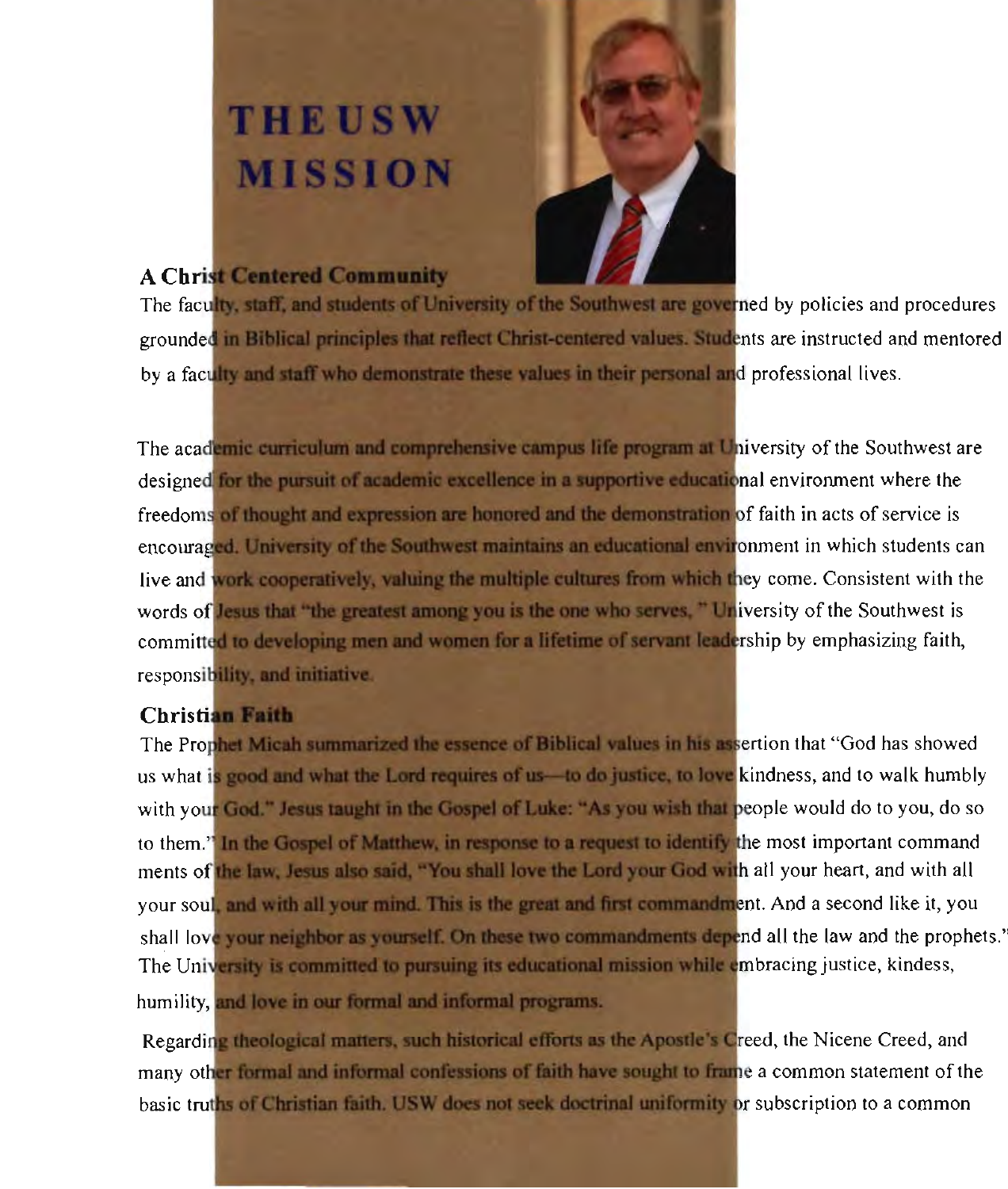statement of faith. Rather, the founding documents of the University assert simply that the teaching at the University will "always adhere to belief in God, in the Bible as the inspired word of God, in Jesus Christ as the Son of God, and separation of church and state".

Recognizing that there is a variety of conviction and opinion about the complexities of theology, University of the Southwest encourages people of Christian faith who have different perspectives to learn from each other. USW affirms that God loves us in the quest for truth that is our educational enterprise. Jesus said,"You shall know the truth and the truth will make you free."



#### **Personal Responsibility**

It has long been noted that successful endeavors begin with individuals who are



willing to invest themselves personally. One of the 20th century's most influential theologians, Dietrich Bonhoeffer, summarily recognized the connection between responsibility and its resulant challenge. "Action springs not from thought, but from a readiness for responsibility." Elizabeth Cady Stanton, an early leader of the women's suffrage movement, once pronounced that "Nothing strengthens the judgment and quickens the conscience like individual responsibility."

Indeed, without such a responsible investment—on the part of both the

University and its students~a degree becomes a mere piece of paper. Consequently, the entire faculty and staff at University of the Southwest strive to teach, to model, and to encourage students to shoulder the personal responsibility necessary for the successful completion of their academic careers which will best prepare them to o make beneficial decisions for themselves, their communities, and the world in which they live.

#### **Individual Initiative**

As a community of initiative, University of the Southwest challenges graduates to become enterprising members of our society contributing to the common good by advocating for and participating in the productive commerce of free enterprise, the constitutional privilege of self-government, and the practical contributions of community service. USW strives to arm students with a quality education underscored in faith and responsibility so that they are well equipped to exercise initiative in addressing the many concerns of life and society. University of the Southwest exists to create tomorrow's servant leaders who embrace bold ideas with a willingness to take strong action tempered with passion and reason, courage and commitment.